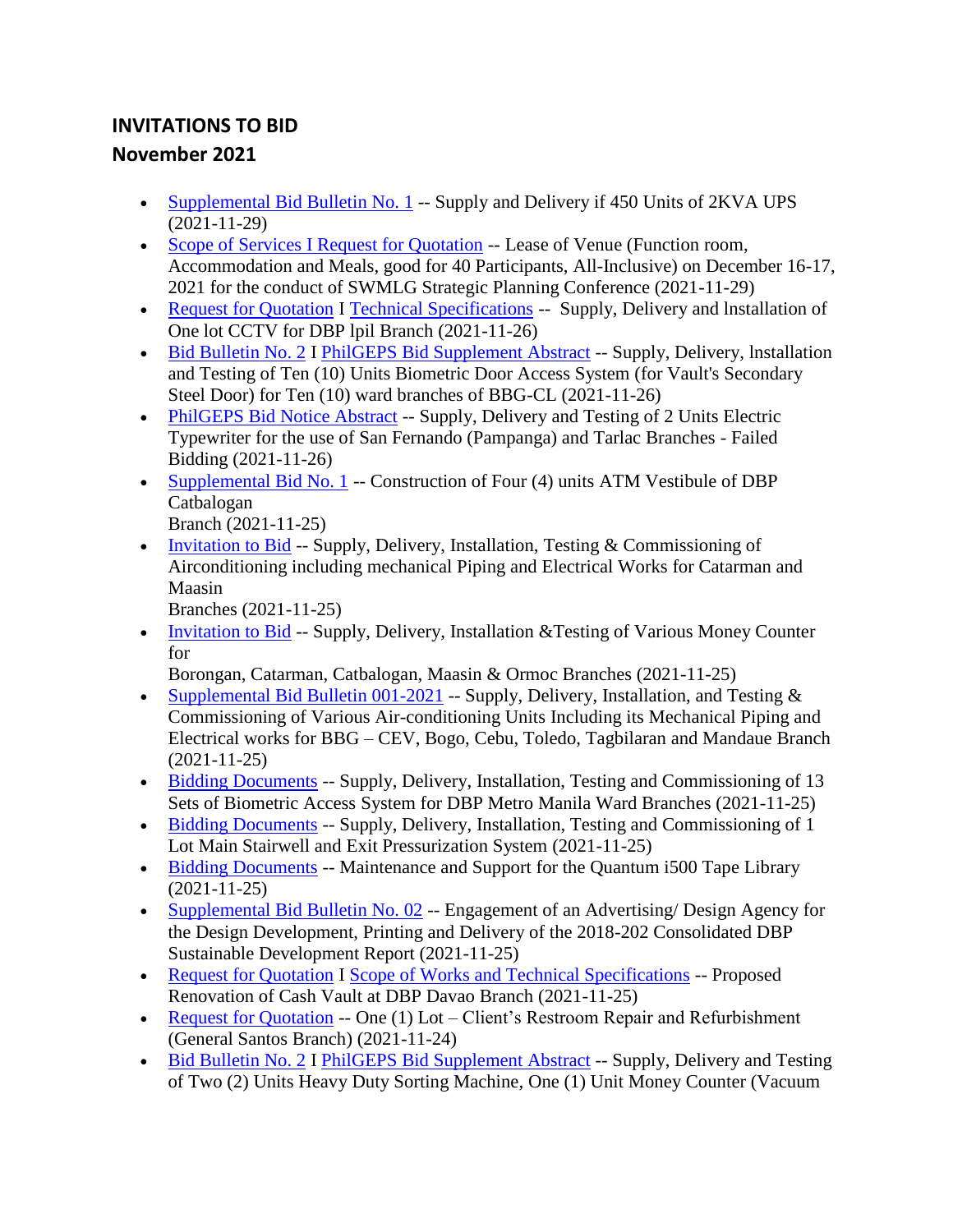Type), Two (2) Units Coin Counter and Five (5) Units Money Counter (Portable) for BBG-CL and its ward branches (2021-11-23)

- [Request for Quotation](https://www.dbp.ph/wp-content/uploads/2021/11/RFQ_Philgeps-Page-1.pdf) -- Waterproofing Roofing and Walls, Water Leaks at DBP Masbate Branch (2021-11-22)
- [Request for Quotation](https://www.dbp.ph/wp-content/uploads/2021/11/img20211117_20405435.pdf) I [Annex A Terms of Reference](https://www.dbp.ph/wp-content/uploads/2021/11/Annex-A-Terms-of-Reference_Repair-of-Interior-Wall.pdf) I Annex B [Repair of Interior](https://www.dbp.ph/wp-content/uploads/2021/11/Annex-B-ABC_Repair-of-Interior-Walls.pdf)  [Walls](https://www.dbp.ph/wp-content/uploads/2021/11/Annex-B-ABC_Repair-of-Interior-Walls.pdf) -- Repair of Interior Walls at DBP Masbate Branch (2021-11-22)
- [Invitation to Bid](https://www.dbp.ph/wp-content/uploads/2021/11/MX-M356NV_20211119_161618-1.pdf) -- Constructiojn of 4 Units ATM Vestibules of Catbalogan Branch (2021-11-19)
- [Invitation to Bid](https://www.dbp.ph/wp-content/uploads/2021/11/Invitation-to-Bid-Generating-Sets-CDO-Public-Bidding.pdf) -- Supply, Installation and Commissioning of 1 150 KVA, 3-Phase, 230V Stand-by Power Generating Set (2021-11-19)
- [Request for Quotation](https://www.dbp.ph/wp-content/uploads/2021/11/Philgeps-Ref.-No.-8212534.pdf) -- PROC21 Catering Services (2021-11-19)
- $\bullet$  [Bid Bulletin No. 01](https://www.dbp.ph/wp-content/uploads/2021/11/Bid-Bulletin-No.-01_11.18.2021_Design-Agency-for-SDR-CY2018-2020-Rebid.pdf) -- Engagement of an Advertising/ Design Agency for the Design Development, Printing and Delivery of the 2018-2020 Consolidated DBP Sustainable Development Report - Rebid (2021-11-19)
- [Request for Quotation](https://www.dbp.ph/wp-content/uploads/2021/11/RFQ-11162021_000938.pdf) I [Technical Specifications 1](https://www.dbp.ph/wp-content/uploads/2021/11/SF-Villa-specs-Wire.pdf) I [Technical Specifications 2](https://www.dbp.ph/wp-content/uploads/2021/11/DBP-San-Francisco-CB.pdf) -- Supply, Delivery, Installation of 1 Set 600 Amps Circuit Breaker, THHN Wire #80 mm, Cplit Connector, Electrical Tape (2021-11-18)
- [Invitation to Bid](https://www.dbp.ph/wp-content/uploads/2021/11/Invitation-to-Bid-Cebu-Branch-Parking-Area.pdf) -- Invitation to Bid for the Repair of Parking Area/ Tennis Court/ Basketball Court of DBP Cebu Branch (2021-11-18)
- [Invitation to Bid](https://www.dbp.ph/wp-content/uploads/2021/11/DBP_Aircon_Invitation-to-Bid.pdf) -- Supply, Delivery, Installation, Testing and Commissioning of Various Air-conditioning Units Including its Mechanical Piping and Electrical Works for BBG-CEV , Bogo, Cebu, Toledo, Tagbilaran and Mandaue Branches (2021-11-18)
- [Request for Quotation](https://www.dbp.ph/wp-content/uploads/2021/11/RFQ-Uninterruptible-Power-Supply.pdf) -- PROC21 Uninterruptible Power Supply (2021-11-18)
- [Bid Bulletin No. 1](https://www.dbp.ph/wp-content/uploads/2021/11/Bid-Bulletin-No.-1_EFF-Lot-2-Rebid-1.pdf) -- Supply and Delivery of Various Equipment, Furniture and Fixtures (2021-11-18)
- [Supplemental Bid Bulletin No. 2](https://www.dbp.ph/wp-content/uploads/2021/11/Supple-Bid-Bulletin-2-Road-Pavement.pdf) -- Procurement of Services of a Contractor for the Renovation of Road Pavement and Fence at DBP Training Complex in Baguio (2021-11- 17)
- [Request for Quotation](https://www.dbp.ph/wp-content/uploads/2021/11/Guinobatan-Fire-Alarm-3-pages.pdf) -- Supply, Delivery, Installation, Testing and Commissioning of One (1) Lot Fire Alarm System - DBP Guinobatan Branch (2021-11-17)
- [Request for Quotation](https://www.dbp.ph/wp-content/uploads/2021/11/BBG-WESTERN-VISAYAS-Portable-Money-CounterSorter-Kabankalan-Branch-and-San-Carlos-Branch.pdf) -- BBG Western Visayas Portable Money Counter/Sorter -Kabankalan Branch and San Carlos Branch (2021-11-17)
- [Request for Quotation](https://www.dbp.ph/wp-content/uploads/2021/11/RFQ-REPAIR-OF-AIRCON-BODY-OF-ARMORED-CAR001.pdf) -- Repair of Air Conditioning System and Body of Armored Car for Zamboecozone Branch (2021-11-16)
- [Invitation to Bid](https://www.dbp.ph/wp-content/uploads/2021/11/Invitation-to-Bid_Disposal-of-EFFs-TEs-15Nov2021.pdf) -- Sale/Disposal of Unneeded and Unserviceable Movable Equipment (2021-11-15)
- [Request for Quotation](https://www.dbp.ph/wp-content/uploads/2021/11/Philgeps-Ref-No.-8185969.pdf) -- PROC21 Etched Glass Plaque, per Approved Design/Specifications/Terms of Reference (2021-11-12)
- [Request for Posting I Technical Specifications](https://www.dbp.ph/wp-content/uploads/2021/11/DBP-POSTING_PAPER-SHREDDERS-11-11-2021-1.pdf) -- Purchase of Paper Shredder Machine (2021-11-11)
- [Invitation to Bid](https://www.dbp.ph/wp-content/uploads/2021/11/IB-450-units-2KVA-UPS-G-2021-46.pdf) I [Bidding Documents](https://www.dbp.ph/wp-content/uploads/2021/11/Bidding-Documents_450-2KVA-UPS.pdf) -- Supply and Delivery of 450 Units 2KVA UPS (2021-11-10)
- [Request for Quotation](https://www.dbp.ph/wp-content/uploads/2021/11/RFQ-BAS-ZAMBOECOZONE.pdf) I [Technical Specifications](https://www.dbp.ph/wp-content/uploads/2021/11/TECHNICAL-SPECS-BAS-ZAMBOECOZONE.pdf) --- Purchase and Installation of Biometric Door Access System for Zamboecozone Branch (2021-11-10)
- [Request for Quotation](https://www.dbp.ph/wp-content/uploads/2021/11/RFQ-PROJECTOR.pdf) I [Bid Notice Abstract](https://www.dbp.ph/wp-content/uploads/2021/11/printableBidNoticeAbstract.pdf) I [Format Quotation](https://www.dbp.ph/wp-content/uploads/2021/11/Format-Quotation-PROJECTOR.pdf) -- Procurement of Multimedia Projector of Naga & Legazpi Lending Center (2021-11-09)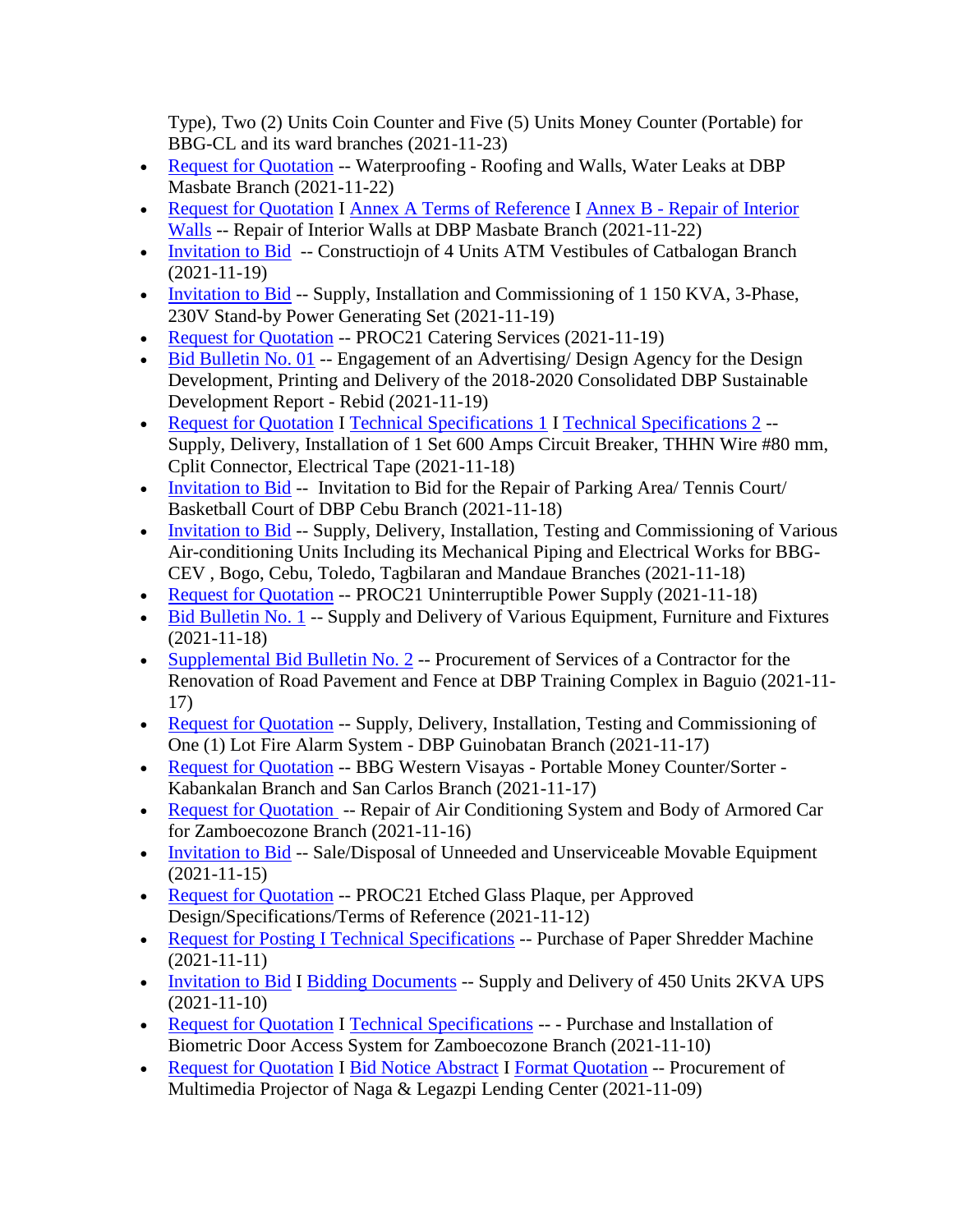- [Request for Quotation](https://www.dbp.ph/wp-content/uploads/2021/11/Quotation-Office-Chairs.pdf) I [Technical Specifications](https://www.dbp.ph/wp-content/uploads/2021/11/Tech-Specs-Office-Chairs.pdf) -- Procurement of 32 Units Office Chairs (2021-11-09)
- [Request for Quotation](https://www.dbp.ph/wp-content/uploads/2021/11/Quotation-Time-Dater-Machine.pdf) I [Technical Specifications](https://www.dbp.ph/wp-content/uploads/2021/11/Tech-Specs-Time-and-Dater-Machine.pdf) -- Procurement of 4 Units Time and Dater Machines (2021-11-09)
- [Request for Quotation](https://www.dbp.ph/wp-content/uploads/2021/11/Quotation-Form-ATM-Vestibule.pdf) I [Flag Type ATM Signage](https://www.dbp.ph/wp-content/uploads/2021/11/Flag-Type-ATM-Signage.pdf) I [Bill of Quantities](https://www.dbp.ph/wp-content/uploads/2021/11/ATM-Vestibule-BOQ.pdf) I [Scope of Works](https://www.dbp.ph/wp-content/uploads/2021/11/ATM-Vestibule-Scope-of-Works.pdf) I [Floor Plan](https://www.dbp.ph/wp-content/uploads/2021/11/ATM-Vestibule-Floor-Plan.pdf) -- Construction of ATM Vestibule (1 Lot) (2021-11-09)
- [Request for Quotation](https://www.dbp.ph/wp-content/uploads/2021/11/Tumbler-Philgeps-No.-8163464-1.pdf) -- PROC 21 Tumbler with Box Packaging, Per Specifications (2021-11-08)
- [Request for Quotation](https://www.dbp.ph/wp-content/uploads/2021/11/PhilGEPS-Fire-Alarm-Virac.pdf) -- Supply, Delivery and Installation of Fire Alarm Detection System at Virac Branch (2021-11-08)
- [Request for Quotation](https://www.dbp.ph/wp-content/uploads/2021/11/2021-011-CCTV-VIRAC.pdf) -- Supply, Delivery and Installation of One (1) lot CCTV Surveillance System of Virac Branch (2021-11-05)
- [Request for Quotation](https://www.dbp.ph/wp-content/uploads/2021/11/2021-012-GANG-CHAIRS-VIRAC-1.pdf) -- Supply and Delivery of 4-Units Four Seater Gang Chair w/ Cushion (2021-11-05)
- [Request for Quotation](https://www.dbp.ph/wp-content/uploads/2021/11/MX-M356NV_20211105_092329-1-1.pdf) -- Procurement of 15 Units Money Counter (2021-11-05)
- [Request for Quotation](https://www.dbp.ph/wp-content/uploads/2021/11/RFQ-SPLIT-TYPE.pdf) I [Format for Quotation](https://www.dbp.ph/wp-content/uploads/2021/11/Format-Quotation-SPLIT-TYPE.pdf) -- Request for Quotation -- Procurement of 3 Units A/C 2 HP Split-Type lnventer Air Conditioner with Installation (2021-11-05)
- [Request for Quotation](https://www.dbp.ph/wp-content/uploads/2021/11/RFQ-TONNER.pdf) I [Format for Quotation](https://www.dbp.ph/wp-content/uploads/2021/11/Format-Quotation-TONNER.pdf) -- Request for Quotation -- Procurement of 3 Units A/C 5 Tonner with Installation (2021-11-05)
- [Invitation to Bid](https://www.dbp.ph/wp-content/uploads/2021/11/2ND-INVITATION-TO-BID-JOLO-1.pdf) -- Sale/Disposal of One (1) Unit Perkins Generating Set of DBP Jolo Branch (2021-11-05)
- [Bid Bulletin No. 01](https://www.dbp.ph/wp-content/uploads/2021/11/Bid-Bulletin-No.-01_Renovation-of-Road-Pavement_11.04.2021.pdf) -- Procurement of Service Contractor for the renovation of Road Pavement and Fence at DBP training Complex (2021-11-04)
- [Invitation to Bid](https://www.dbp.ph/wp-content/uploads/2021/11/2ND-INVITATION-TO-BID-ZAMBOECOZONE001.pdf) -- Sale/Disposal of Transportation Equipment (TE) of DBP ZamboEcozone Branch (2021-11-04)
- [Request for Quotation](https://www.dbp.ph/wp-content/uploads/2021/11/RFQ-TELEVISION001.pdf) I [Technical Specifications](https://www.dbp.ph/wp-content/uploads/2021/11/TECNICAL-SPECS-TELEVISION.pdf) -- Supply, Delivery, and Installation of 1 Unit Television Set for DBP Pagadian Branch (2021-11-04)
- [Request for Quotation](https://www.dbp.ph/wp-content/uploads/2021/11/RFQ-Rpair-of-Tumauini-BLU-1.pdf) I Annex A [Scope of Work, TOR and Drawings](https://www.dbp.ph/wp-content/uploads/2021/11/Annex-A-Scope-of-Work-TOR-and-Drawings-1.pdf) I [Annex B -](https://www.dbp.ph/wp-content/uploads/2021/11/Annex-B-Price-Quotation-Form-1.pdf) Price [Quotation Form](https://www.dbp.ph/wp-content/uploads/2021/11/Annex-B-Price-Quotation-Form-1.pdf) -- Various Repairs of DBP Tumauini Branch Lite Unit (2021-11-04)
- [Bidding Documents](https://www.dbp.ph/wp-content/uploads/2021/11/Bidding-Documents_EFF-Lot-2-Rebid.pdf) -- Supply and Delivery of various Equipment, Furniture and Fixtures (2021-11-04)
- [Supplemental Bid Bulletin No. 1](https://www.dbp.ph/wp-content/uploads/2021/11/Bid-Bulletin-No.-1_Polo-Shirts.pdf) -- Supply and Delivery of 4000 Pieces Polo-Shirt for the 75th Anniversary (2021-11-04)
- [Supplemental Bid Bulletin No. 1](https://www.dbp.ph/wp-content/uploads/2021/11/Bid-Bulletin-No.-1_Fire-Suppression-System.pdf) -- Supply, Delivery, Installation, Testing, and Commissioning of Replacement parts/Components for the Repair of Fire Suppression (2021-11-04)
- [Request for Quotation](https://www.dbp.ph/wp-content/uploads/2021/11/RFQ-SSL-certificate-2021.pdf) -- Secure Socket Layer (SSL) Certificate for DBP website (2021-11-04)
- [Bid Bulletin No. 1](https://www.dbp.ph/wp-content/uploads/2021/11/BID-BULLETIN-No.1.pdf) I [Bidding Documents](https://www.dbp.ph/wp-content/uploads/2021/11/Malolos-GENSET-BID-Docs-Posted-1.pdf) -- Supply, Delivery and Installation of 125 KVA, 3-Phase, 230V Standby Power Generating Set for DBP Malolos Lending Center (2021-11-04)
- [Request for Quotation](https://www.dbp.ph/wp-content/uploads/2021/11/Philgeps-Ref-No.-8146505-Third-Party-Appraisal.pdf) -- PROC21 Third Party Appraisal Services (2021-11-04)
- [Bid Bulletin No. 1](https://www.dbp.ph/wp-content/uploads/2021/11/BID-Bulletin-No.-1-dated-October-29-2021-BAS-1.pdf) I [PhilGEPS Bid Supplement Abstract](https://www.dbp.ph/wp-content/uploads/2021/11/PhilGEPS-Bid-Supplement-Abstract-BAS-Bid-Bulletin-No.-1-dtd-Oct.-29-2021-1.pdf) -- Supply, Delivery, Installation and Testing of Ten (10) Units Biometric Door Access System (for Vault's Secondary Steel Door) for Ten (10) ward branches of BBG-CL (2021-11-04)